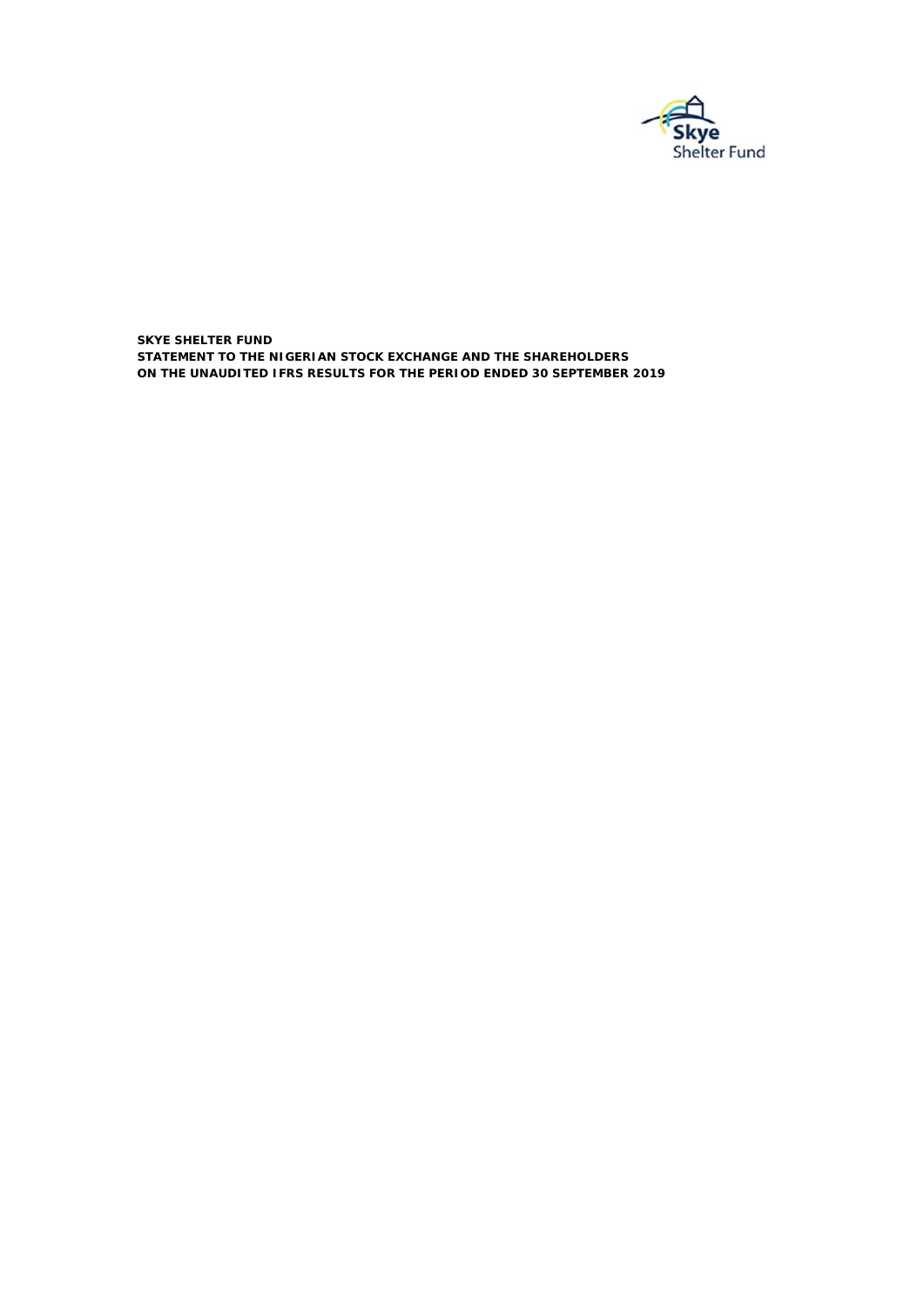# **SKYE SHELTER FUND FINANCIAL STATEMENTS FOR THE PERIOD ENDED 30 SEPTEMBER 2019**

| <b>CONTENT</b>                    | <b>PAGE</b> |
|-----------------------------------|-------------|
| Statement of Comprehensive Income | 3           |
| Statement of Financial Position   |             |
| Statement of Changes in Equity    | 5           |
| Statement of Cash Flows           | 6           |
| Notes to the Financial Statements |             |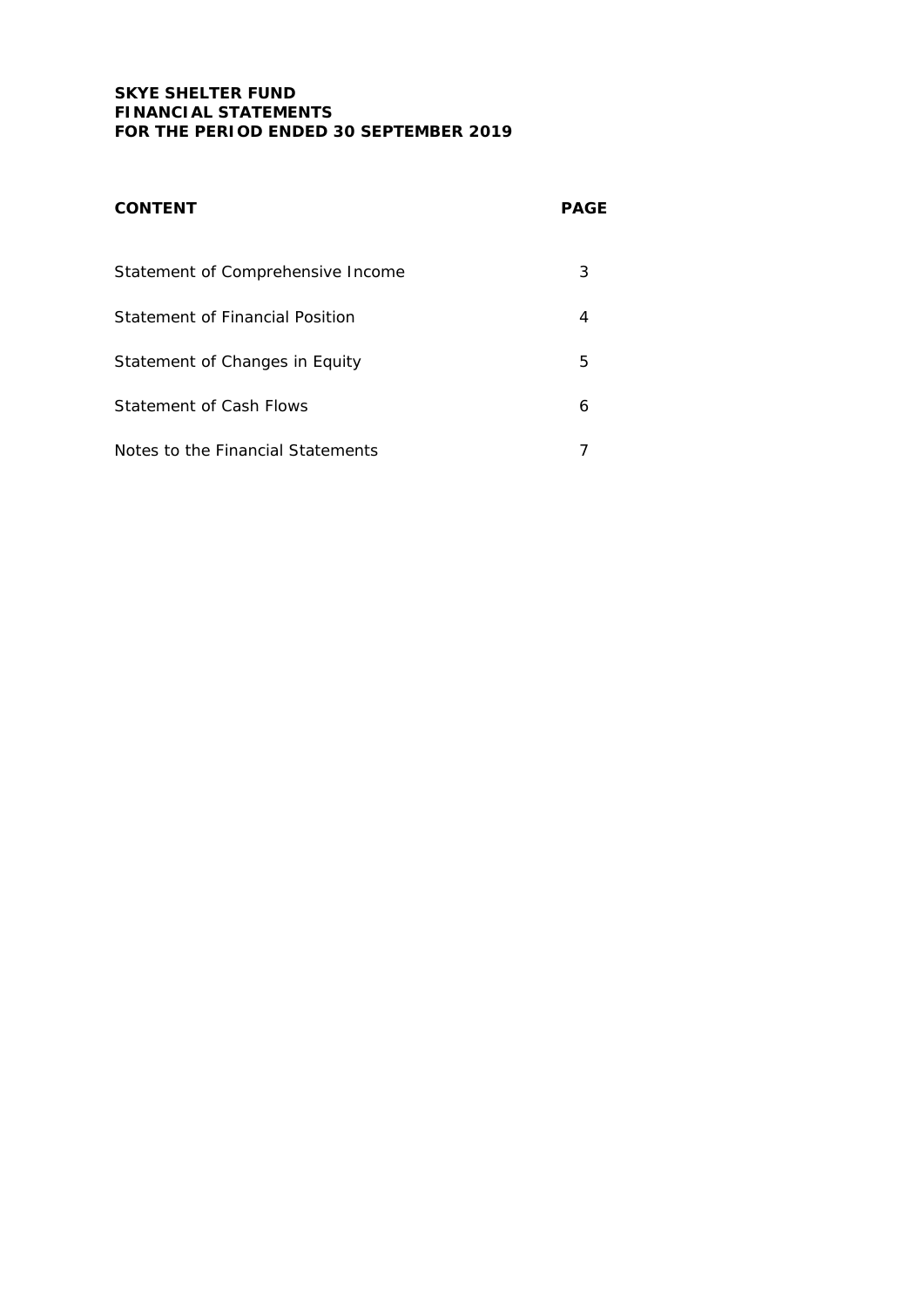## **SKYE SHELTER FUND STATEMENT OF COMPREHENSIVE INCOME FOR THE PERIOD ENDED 30 SEPTEMBER 2019**

|                                       | <b>Notes</b> | <b>Sep-19</b><br><b>N'OOO</b> | $Sep-18$<br><b>N'OOO</b> |
|---------------------------------------|--------------|-------------------------------|--------------------------|
| Total Income                          | 2            | 172,114                       | 166,502                  |
| Distribution/Admin and Other Expenses | 3            | (37, 206)                     | (43, 518)                |
| Other Income                          |              |                               |                          |
| <b>Financial Charges</b>              |              |                               |                          |
| Net Income                            |              | 134,908                       | 122,984                  |
| Basic Earnings per Unit               |              | 6.75                          | 6.15                     |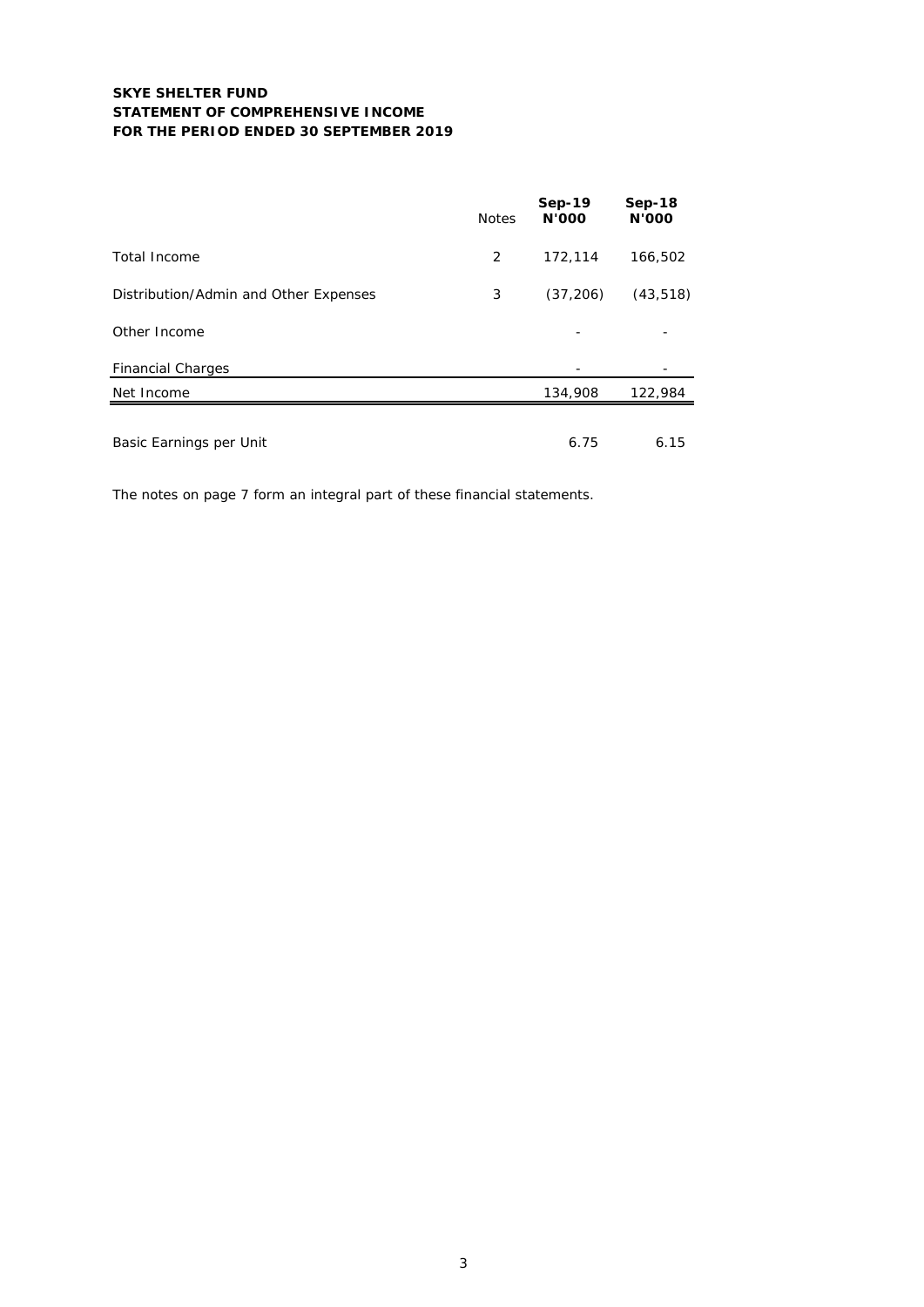### **SKYE SHELTER FUND STATEMENT OF FINANCIAL POSITION FOR THE PERIOD ENDED 30 SEPTEMBER 2019**

|                                        |                | <b>Sep-19</b><br><b>N'000</b> | <b>Dec-18</b><br>N'000 |
|----------------------------------------|----------------|-------------------------------|------------------------|
| <b>Assets</b>                          |                |                               |                        |
| Investment property                    | $\overline{4}$ | 1,846,390                     | 1,878,390              |
| Trading portfolio assets               | 5              | 844,498                       | 792,423                |
| <b>Total Non Current Assets</b>        |                | 2,690,888                     | 2,670,813              |
| Debtors and Other Assets               | 6              | 532                           | 2,266                  |
| Cash and cash equivalents              |                | 133,919                       | 48,531                 |
| <b>Total Current Assets</b>            |                | 134,451                       | 50,797                 |
| <b>Total Assets</b>                    |                | 2,825,339                     | 2,721,609              |
| Liabilities                            |                |                               |                        |
| Payables                               |                | (156, 634)                    | (17, 615)              |
| <b>Unclaimed Dividend</b>              |                | (262, 670)                    | (302, 333)             |
| Deferred Income                        |                | (56, 795)                     | (47, 330)              |
| <b>Total Current Liabilities</b>       |                | (476, 099)                    | (367, 278)             |
| <b>Net Assets</b>                      |                | 2,349,240                     | 2,354,331              |
| <b>Represented By:</b>                 |                |                               |                        |
| Unitholders' Equity<br>Revenue Reserve |                | 2,000,000<br>349,240          | 2,000,000<br>354,331   |
| <b>Unitholders' Equity</b>             |                | 2,349,240                     | 2,354,331              |

The financial statements has been approved and authorised for issue by the Board of Directors on October 04, 2019 and signed on its behalf by;

do

PATRICK ILODIANYA AKINYEMI GBENRO DIMEJI SONOWO MANAGING DIRECTOR DIRECTOR DIRECTOR EXECUTIVE DIRECTOR

………………………………………….. …………………………………….. …………………………………………..

nas 6 Ime<sub>I</sub>c

FRC/2013/ICAN/00000002177 FRC/2013/CIBN/00000002091 FRC/2013/ICAN/00000002089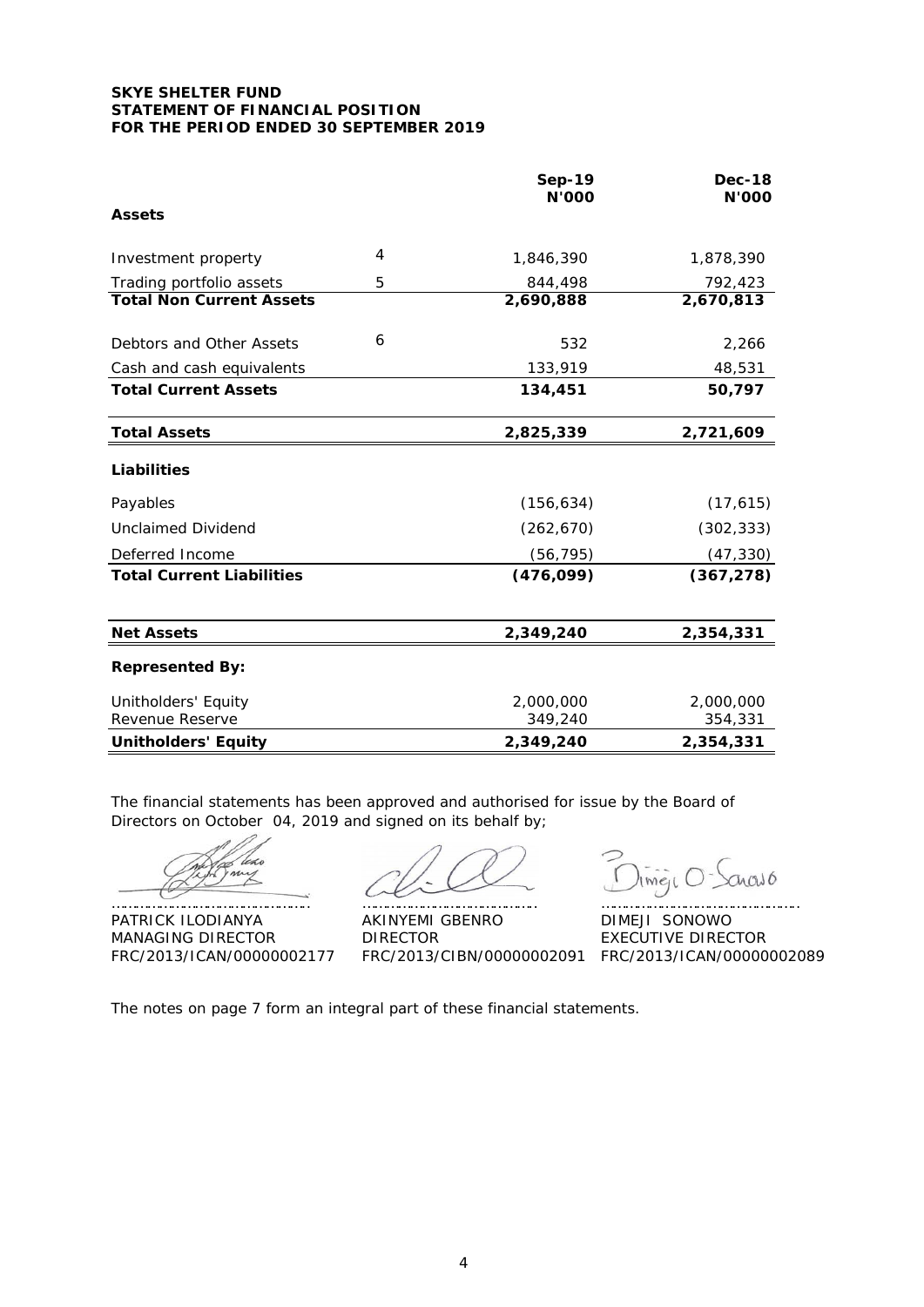# **SKYE SHELTER FUNDSTATEMENT OF CHANGES IN EQUITYFOR THE PERIOD ENDED 30 SEPTEMBER 2019**

|                                              | Share Capital | <b>Retained Earnings</b> | <b>Total Equity</b> |
|----------------------------------------------|---------------|--------------------------|---------------------|
| Balance as at January 1, 2018                | 2,000,000     | 361.513                  | 2,361,513           |
| <b>Changes in Accounting Policy</b>          |               |                          |                     |
| <b>Restated Balance</b>                      |               |                          |                     |
| <b>Changes in Equity for the Prior Year:</b> |               |                          |                     |
| Dividend                                     |               | (160,000)                | (160,000)           |
| Total Comprehensive Income                   |               | 152,818                  | 152,818             |
| Write Back of over provision                 |               |                          |                     |
| Balance as at December 31, 2018              | 2,000,000     | 354,331                  | 2,354,331           |
| Changes in Equity Current year:              |               |                          |                     |
| <b>Dividend</b>                              |               | (140,000)                | (140,000)           |
| Total Comprehensive Income                   |               | 134,908                  | 134,908             |
| Other item/Adjustment (Specify)              |               |                          |                     |
| Balance as at September 30, 2019             | 2,000,000     | 349,240                  | 2,349,240           |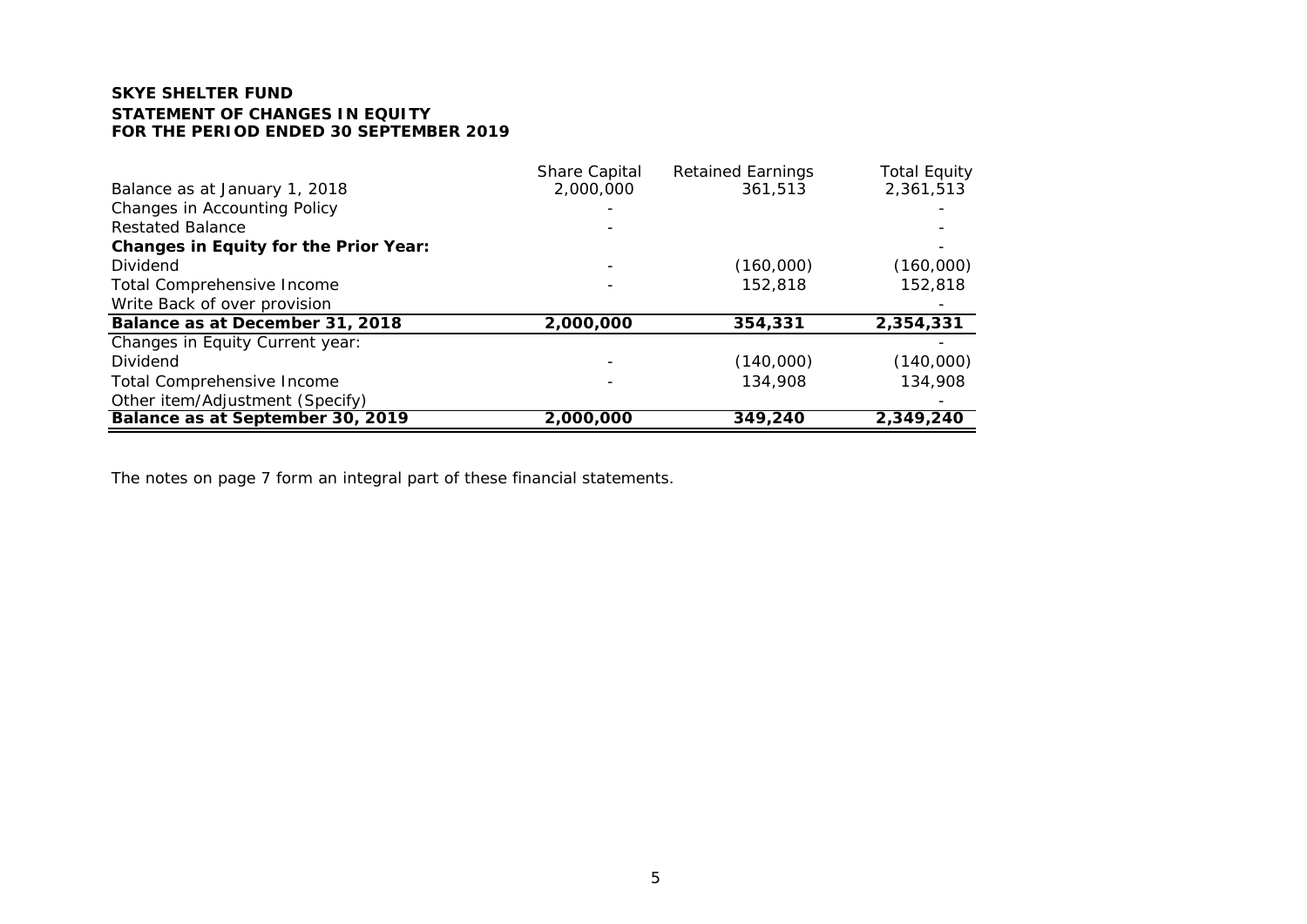### **SKYE SHELTER FUND STATEMENT OF CASH FLOW FOR THE PERIOD ENDED 30 SEPTEMBER 2019**

|                                                                                           | <b>Sep-19</b><br><b>N'OOO</b> | $Sep-18$<br><b>N'OOO</b> |
|-------------------------------------------------------------------------------------------|-------------------------------|--------------------------|
| <b>Cash Flow from Operating Activities</b>                                                |                               |                          |
| Rental Income Received                                                                    | 79,976                        | 38,900                   |
| <b>Operating Cash Payments</b>                                                            | (9, 357)                      | (12, 374)                |
| Cash Payments to Creditors                                                                | (27, 097)                     | (37, 306)                |
| <b>Net Cash Generated from Operating Activities</b>                                       | 43,522                        | (10, 780)                |
| <b>Cash Flow from Investing Activities</b>                                                |                               |                          |
| Purchase of Investment Properties                                                         |                               |                          |
| Proceeds on disposal of property                                                          | 36,825                        |                          |
| <b>Trading Portfolio Assets</b>                                                           | 44,703                        | 71,079                   |
| Net Cash flow used in Investing Activities                                                | 81,528                        | 71,079                   |
| <b>Cash Flow from Financing Activities</b><br>Unclaimed distribution<br>Distribution Paid | (39,663)                      | 31,528                   |
| Net Cash flow used in Investing Activities                                                | (39, 663)                     | 31,528                   |
| Net Increase/Decrease Cash and Cash Equivalent                                            | 85,387                        | 91,828                   |
| Cash and Cash Equivalent Beginning of period                                              | 48,532                        | 8,182                    |
| Cash and Cash Equivalent End of period                                                    | 133,919                       | 100,010                  |